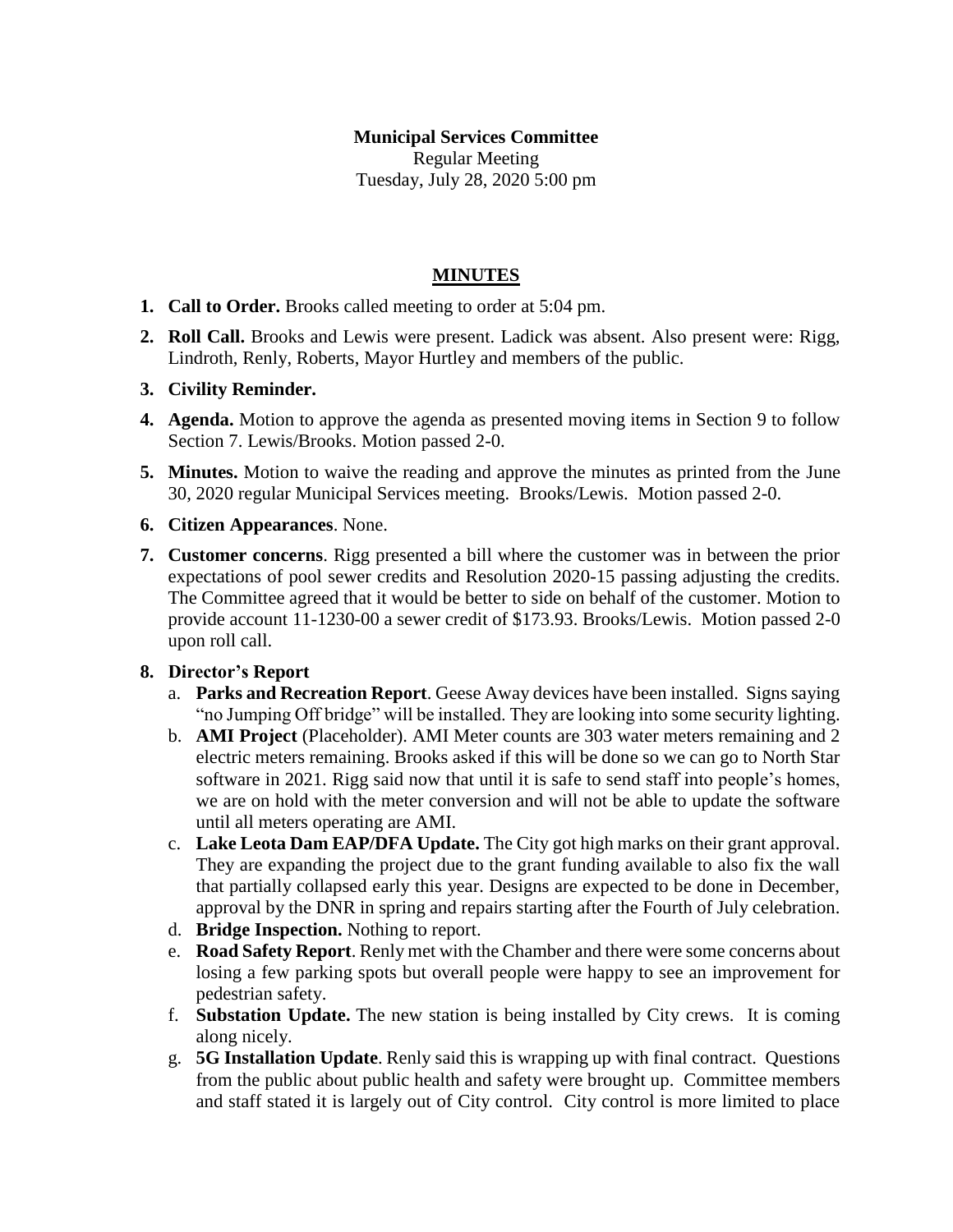based on existing utilities or maybe traffic safety/vision. There is little the City can do because of FCC, Federal and State regulations.

- h. **Lateral Reimbursement**. Renly said that a contractor is seeking reimbursement for spending 3 days looking for a sewer lateral. Rigg stated that the contractor did not contact the Community Development Director, the Municipal Services Director or the DPW Foreperson for information on the sewer system but an employee who does not work on the sanitary sewer system to which the contractor is now blaming the City for poor information. Renly also stated the City never got final construction drawings from the developer to know where the lateral was placed and we were unable to share said information. Brooks mentioned that in previous meetings the City Engineer said the City like other cities has no responsibility on the contractor's exploration costs. Rigg asked the Committee to affirm denying the claim that is changing in costs with no documentation. Motion was made to take no further action and reject the claim. Brooks/Lewis. Motion passed 2-0.
- i. **Electric Journeyman Wages**. Renly stated annually MEUW asks its 80 plus members to participate in a salary survey. The City did and was able to get the data shared with the committee. Rigg said the data showed what was already suspected. The pay levels in comparable communities and utilities is less for Evansville workers excluding Kiel with Kiel having the potential to be higher as theirs was a range. Rigg asked for an intermediate step between now and finishing the budget. Rigg asked they recommend to Finance and Labor Relations an increase of \$1.00 an hour across the board and a potential range of \$2.00 depending on the approval of the Director and Foreperson. Motion was made as suggested by Rigg. Brooks/Lewis. Motion passed 2-0.

### **9. City Engineer Report**

- a. **Sub-division/development updates.** Berquist said the path is being installed as part of a development agreement and  $1<sup>st</sup>/2<sup>nd</sup>$  lifts are being installed in the developments on the west end of the City in early August.
- b. **Water Booster.** There was discussion about maintaining proper water pressure on developments in one area through grading the site and moving the dirt/fill throughout the development project. This was staffs preference over a city owned booster station. Berquist and Renly added that if there is a water pressure issue for a few homes with 2 stories, individual household boosters can be installed at a more affordable price and not be a City obligation in the future. The committee wants to hear more information as this develops.
- c. **Inflow and Infiltration Study.** Not much has occurred. There still has not been a large enough rain event over a lengthier time period to truly measure the system.
- d. **6th Street Greenway Water Retention.** Residents along 6<sup>th</sup> Street and Emmanuel Court spoke on their concerns about the proposed bike path. The committee heard their concerns. The committee's review relates to issues of storm water, construction adjustments and quality. The question on whether the path should or should not exist is part of the Smart Growth Plan. Renly and Berquist said the path design should not create any impediment for the flow of stormwater. There were questions as to moving the path to the other side of the swale however that is a major increase in construction costs and future obstructions with an added culvert or bridge. Staff were to evaluate options and communicate with those who still had concerns after the meeting.